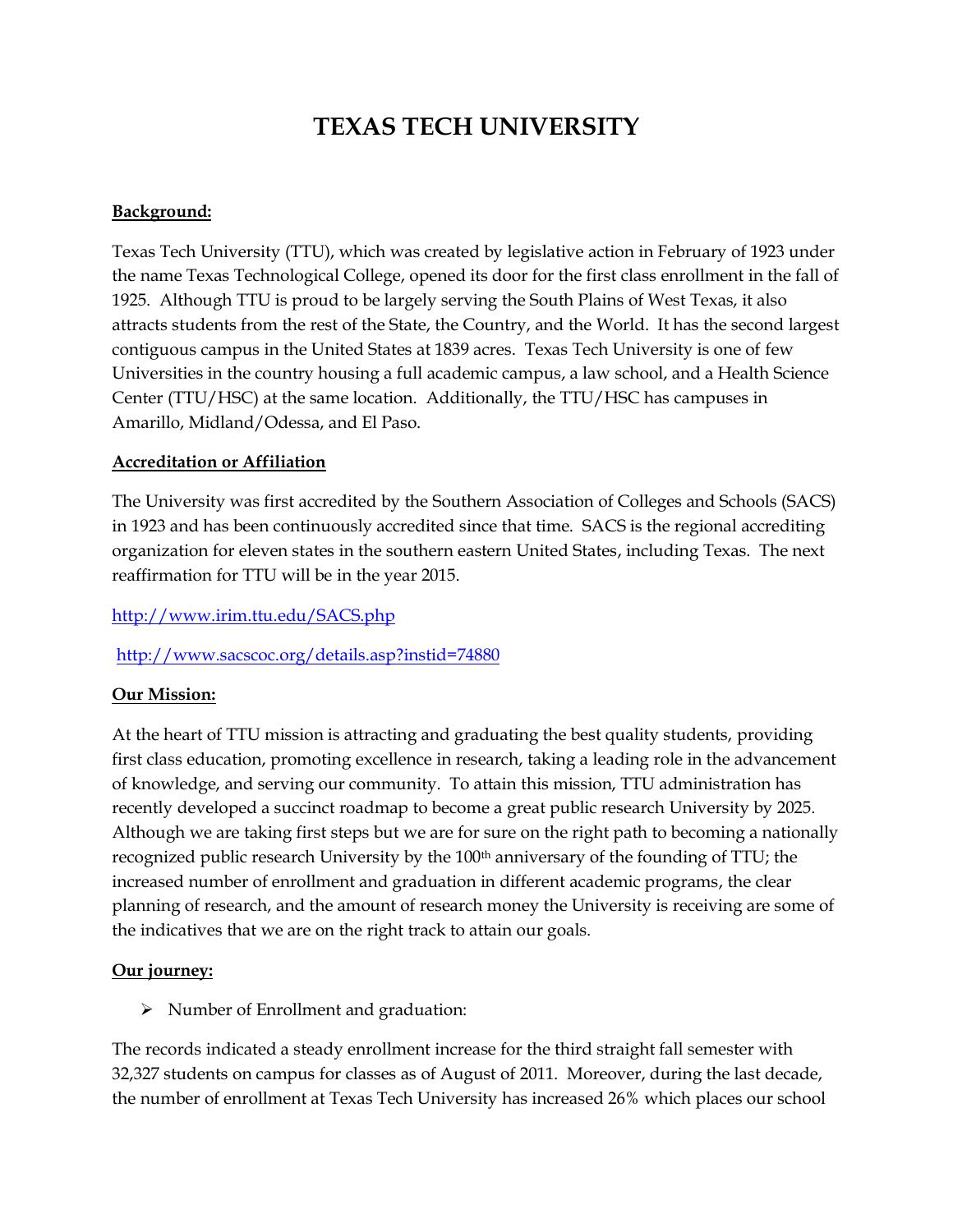on course to reach an institutional goal of 40,000 students by the year 2020. This is all achieved thanks to the efforts of the administration, faculty, and staff in recruiting new students. On the other hand, the number of degrees conferred in the past three years is on the rise. This was especially noticeable among women and students from different ethnic groups including but not limited to, Black, Hispanic, and Asian.

<http://today.ttu.edu/2011/09/fall-enrollment-2011/>

<http://www.irim.ttu.edu/HistoryData.php>

 $\triangleright$  Comprehensive plan:

While the University endeavors to attract and graduate students, it also focuses on the expansion and enhancement of research and creative scholarship. For students to excel, they must have the expertise of first class scholars. To this end, the administration resorted to:

- $\div$  Hiring a number of senior scholars who are nationally and internationally recognized.
- Coordinating inter and multi disciplinary research activities.
- $\div$  Identifying eight research themes in the 2010 TTU strategic plan which are:
- 1 Sustainable Society
- <sup>2</sup>Innovative Education and Assessment
- <sup>3</sup> Computational and Theoretical Sciences and Visualization
- <sup>4</sup> Advanced Electronics and Materials
- <sup>5</sup> Integrative Biosciences
- <sup>6</sup> Culture and Communication
- <sup>7</sup> Community Health and Wellness
- <sup>8</sup> Creative Capital

# <http://www.depts.ttu.edu/vpr/strategic-research/index.php>

 $\triangleright$  Proposals and awards:

The number of proposals that were submitted through FY11 from academic programs across the university is 1036 compared to 960 in FY10, 951 in FY09, and 800 in FY08. The total dollar value of the proposals submitted through FY11 is \$371M compared to \$339M in FY10, \$358M in FY09, and \$214M in FY08. Taking into consideration that most of the foundations and the local and federal agencies are cutting their funding budgets, we still received 593 awards by FY11 with a total of \$63M.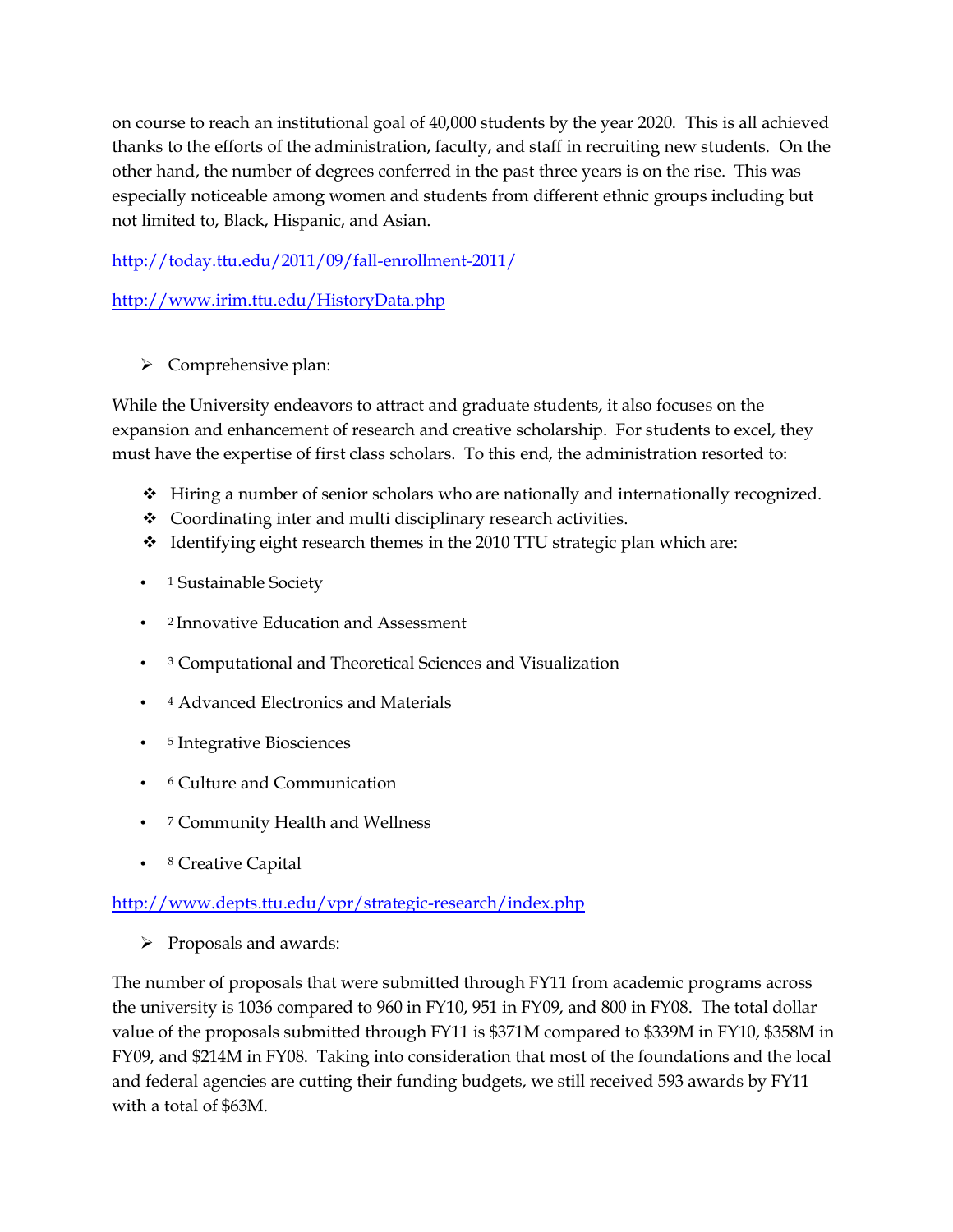## **Centers:**

The number of centers and institutes for research, which are very important resources for our researchers, are scattered all over campus. The Center for Biotechnology and Genomics (CBG), the Texas Tech Neuroimaging Center (TTNI), the Burkhart Center for Autism Education and Research, the Center for Leadership and Education, The Center for the Integration of STEM Education and Research, The Water Resources Center, and the Wind Science and Engineering Research Center (WISE) are only few in a long list.

<http://www.depts.ttu.edu/vpr/researchers/centers-institutes.php>

# **Alumni:**

Since the first Texas Tech graduation in the spring of 1927, thousands of students completed their graduate and undergraduate degrees and transitioned into positions of service and responsibility in the region, state, and world. Others became shining stars and had the opportunity to play key roles in our society. Among the long list of distinguished alumni, Ed whitacre (Engineering, class of 1964) who was chairman and CEO of ATT and GM; Ginger Kerrick (physics, class of 1991) who became the first female Hispanic flight director at NASA; Angela Braly (Finance, class of 1982) who is the president and CEO of WellPoint, Inc. and the 16th most powerful woman in the world according to Forbes magazine; Sally Davis (Mathematics, class of 1980) who was the woman in charge of NASA Mission Control when the space shuttle Atlantis docked with the International Space Station in February of 2008; Rick Husband (Mechanical engineering, class of 1980) who showed his Red Raider pride with guns up while orbiting earth as the Commander of space shuttle Columbia; and last but for sure not least Preston Smith (Bachelor of Business Arts, class of 1934) who was the governor of the State of Texas between 1966 and 1972.

# <http://www.ttu.edu/profiles/alumni/>

# **Mother friendly workplace:**

Recently the Texas Department of State health Services awarded Texas Tech University a grant of \$70,000 to implement Texas Mother-friendly worksite policy initiative. DSHS has targeted Texas Tech University to serve as a pilot worksite during the grant period "which will make Texas Tech a leader in support of women's health in the workplace". On December 1, 2011 the University unveiled five mother-friendly rooms across campus all equipped with a hospital grade breast pump, comfortable chair, access to hot water and other items to facilitate the expression of milk by nursing mothers. About 14,223 Texas Tech female graduate and undergraduate students and 2,179 Texas Tech female employees would benefit from this service. Follow the link below for a map of the location of the five rooms.

<http://today.ttu.edu/2011/12/five-mother-friendly-rooms-unveiled/>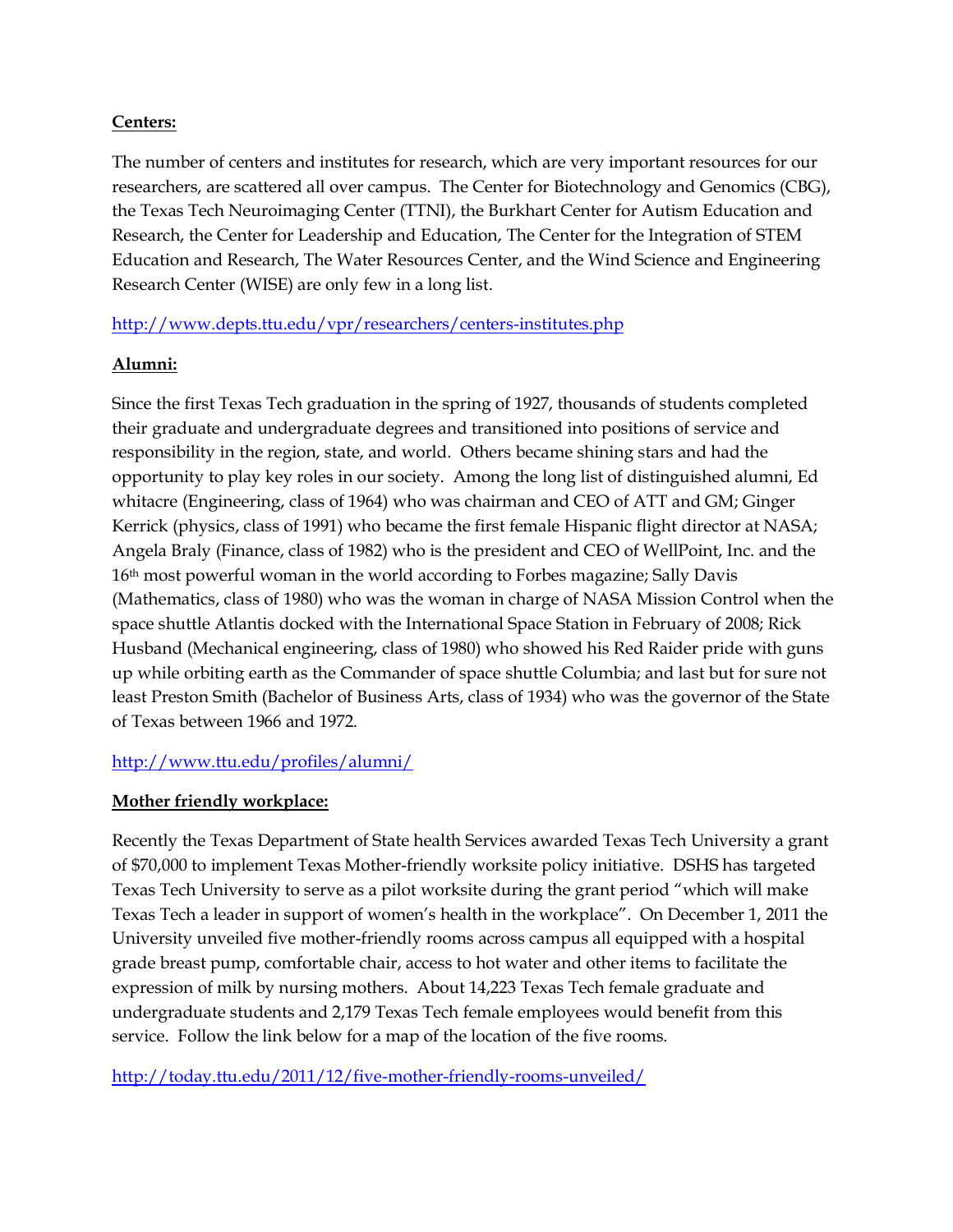# **Library:**

The Texas Tech University libraries have about 2.6 millions volumes, 2 million microforms, close to 400 databases, close to 58,000 e-journals, and close to 25,000 e-books. It has more than 5000 American and foreign DVDs in addition to Multimedia equipment all available for checkout. The university library, a member of the Association of Research Libraries, is open around the clock with service 24/5 in a building that house more public computers than any other building on campus. The library has a full online service from checking the catalog to renew books and request interlibrary loans.

# <http://library.ttu.edu/>

# **TTU Social Media:**

Colleges, departments, libraries, and administrative offices on campuses across the nation are making use of the new social media and TTU is not an exception to this trend. Facebook and Twitter, which are great ways of communication between faculty, administration, and the student body, are becoming very popular on the TTU campus.

## **Computing Services:**

The High Performance Computing Center's (HPCC) hardware is located in two locations. The main production server, Hrothgar, its file servers and a couple of smaller systems are in the Experimental Sciences Building. The Weland and Antaeus clusters are located at Reese. Public nodes are available to any TTU researcher. Private nodes are owned by individual researchers and administered by HPCC. Antaeus private nodes are available for public non-priority use.

## Campus

The Hrothgar cluster is a node based system. It has 640 nodes for parallel jobs, 128 nodes for serial jobs and 46 private nodes. The parallel and private nodes are connected to a DDR Infiniband fabric. Each of the parallel nodes contains two Westmere 2.8 GHz 6-core processors with 24 GB memory. The serial nodes contain two Nehalem 3.0 GHz 4-core processors with 16 GB memory. The total number of parallel and serial cores is 7680 and 1024, respectively. The parallel nodes are a peak rating of 86 teraflops and a high performance LINPACK rating of 68 teraflops. The serial nodes are interconnected with Gigabit Ethernet.

Janus is a 22 node cluster running Windows HPC. Eighteen of its nodes are the same as the serial nodes on Hrothgar and use Gigabit Ethernet.

HPCC has a DataDirect Network storage system, capable of providing storage for up to one petabyte of data. Using the cluster file system Lustre, the storage provides a shared file system to most of the system run by the HPCC. The file system uses Infiniband to connect the parallel nodes on Hrothgar, while using Gigabit Ethernet to connect to the rest of the systems.